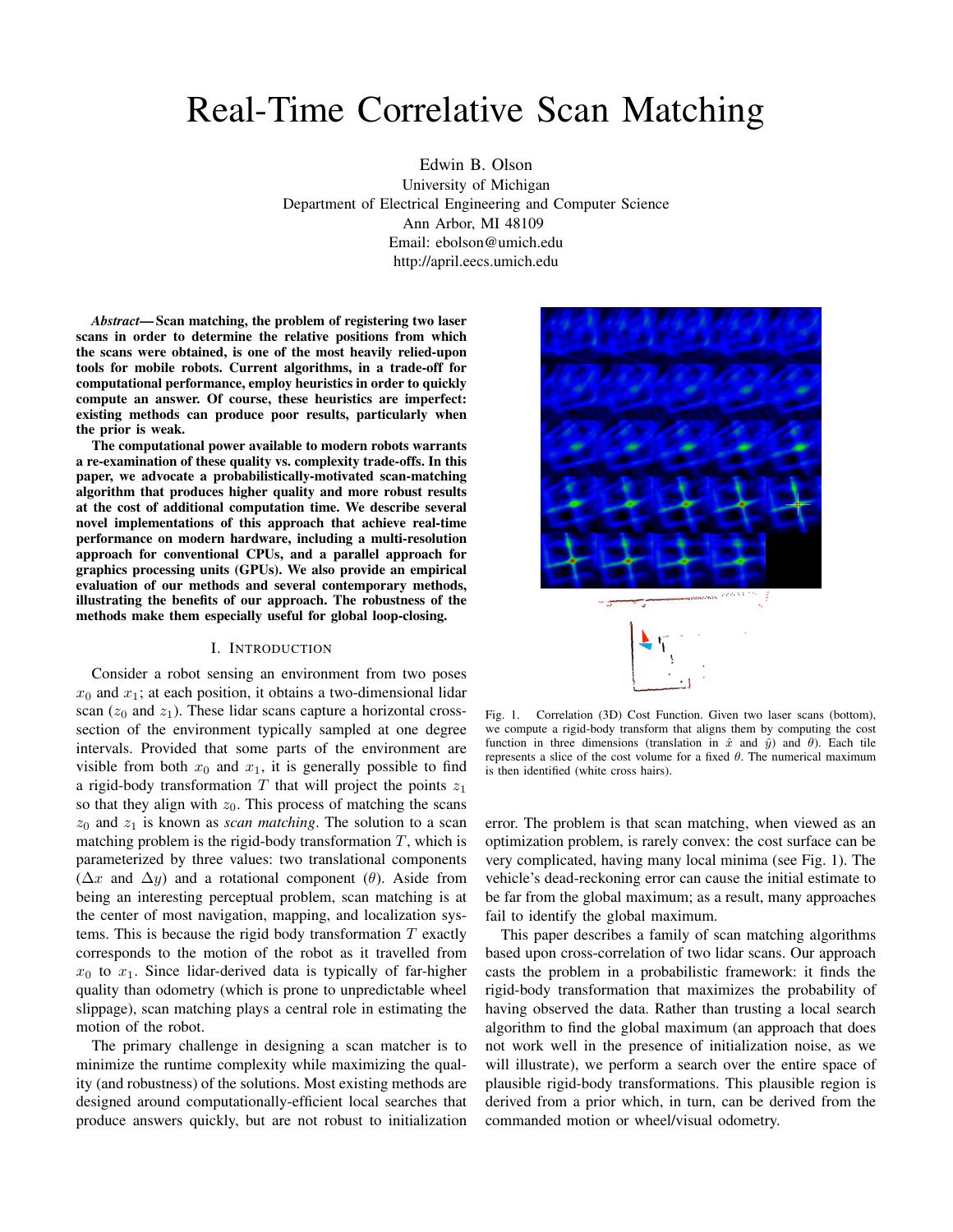The central contributions of this paper are:

- *•* We describe the theoretical and practical advantages of a correlative scan matching approach.
- *•* We present a multi-resolution implementation capable of real-time operation on a conventional microprocessor;
- We show how the correlation-based method can be mapped onto a Graphics Processing Unit (GPU), freeing the CPU for other tasks.
- *•* We show how covariance estimates can be obtained from the matching operation.
- *•* We present a thorough empirical evaluation of our methods versus three different algorithms in common use.

The quality and robustness of our methods, coupled with their ability to operate in real-time, make them ideal for any robotic platform in which robustness and accuracy are of high importance. Naturally this includes Simultaneous Localization and Mapping (SLAM) applications, but virtually any navigation or localization system would benefit.

We begin the paper with a brief review of previous work (Section II). Our CPU and GPU based methods are described in Section III. Section IV describes our empirical evaluation methods and compares the performance of our method to several methods in wide use.

# II. PRIOR WORK

Iterative Closest Point (ICP) [1], [2] and Iterative Closest Line (ICL) [3], [4], [5] are used pervasively in scan matching. In ICP, each point in the query scan is associated with the reference scan according to a distance metric (most commonly Euclidean distance). A rigid-body transformation that best aligns the reference and query points can then be computed. Horn's exact closed-form algorithm [6] is especially well suited to the task.

Lu and Milios [7] describe two scan matching methods based on ICP. The first method considers the rotational and translational components separately: alternately fixing one, then optimizing the other. Given rotation, least-squares is used for optimizing translation. A search over rotations is conducted using the global-section method [8]. Their second method, dubbed IDC, combines two ICP-like algorithms with different point-matching heuristics.

ICL is similar to ICP, except that instead of matching query points to reference points, the query points are matched to lines extracted from the reference points. This approach is motivated by the fact that the sensor samples the environment sparsely, and that different lidar scans may sample different parts of the environment. In other words, even if the environment is the same in the reference and query scans, there may not be reasonable correspondences for all the points. The simplest ICL variants interpolate lines between each pair of adjacent lidar points, but this is undesirable in many cases (e.g. banister railings and depth discontinuities). Alternatively, heuristic methods can be used to determine which pairs of points are likely to be part of a connected surface, or lines/splines can be extracted from larger sets of points [9], [3], [4]. As part of his work on the robot Blanche, Cox described one of the



Fig. 2. Graphical model for probabilistic scan matching. *xi−*<sup>1</sup> represents the previous position of the robot,  $u$  the motion of the robot,  $x_i$  the new robot position, *m* the world model, and *z* the laser scan observation.

earliest ICL scan matching algorithms [10]. It is interesting to note that the algorithm, running on hardware available at the time, achieved an update rate of 0.125 Hz. It is generally desirable for scan matching methods to produce covariance estimates, and Cox suggested using the uncertainty estimate that falls out from the least-squares formulation. In simple environments (especially when a low-complexity prior map is available) this can work well. In practice, however, uncertainty estimates derived from least-squares are far too confident; this is because the least-squares step is conditioned on the data association. Unfortunately, data association is initially unknown, and iterative methods can fail to compute the correct correspondences. Since the uncertainty estimate derived from least-squares does not reflect uncertainty in data association, the uncertainty estimates tend to be over confident.

The literature is filled with other scan matching heuristics. These include using polar coordinates [11], the Normal Distribution Transform, feature-based methods [3], [4], Hough transforms [12], and histograms [13], [14].

Our work is quite similar in spirit to Konolige's correlation based localization approach [15]. While the formulations of the problem are almost identical, we describe new methods for computing the answers.

Graphics Processing Units (GPUs) have not yet been widely used for robotics applications. A literature search revealed only one paper on motion planning[16]; surprisingly, it is from 1990. We believe our implementation is the first example of accelerating mapping and localization using a GPU.

# III. APPROACH

# *A. Probabilistic formulation*

We model the scan matching problem according to the graphical model shown in Fig. 2. The robot is moving from *x<sup>i</sup>−*<sup>1</sup> to *x<sup>i</sup>* , according to some motion *u*. The observation *z* is dependent on the environment model *m* and the robot's position.

Our goal is to find the posterior distribution over the robot's position,  $p(x_i|x_{i-1}, u, m, z)$ . We apply Bayes' rule and remove irrelevant conditionals, giving:

$$
p(x_i|x_{i-1}, u, m, z) \propto p(z|x_i, m)p(x_i|x_{i-1}, u)
$$
 (1)

The first term,  $p(z|x_i, m)$  is the observation model: how likely is a particular observation, if the environment and the robot's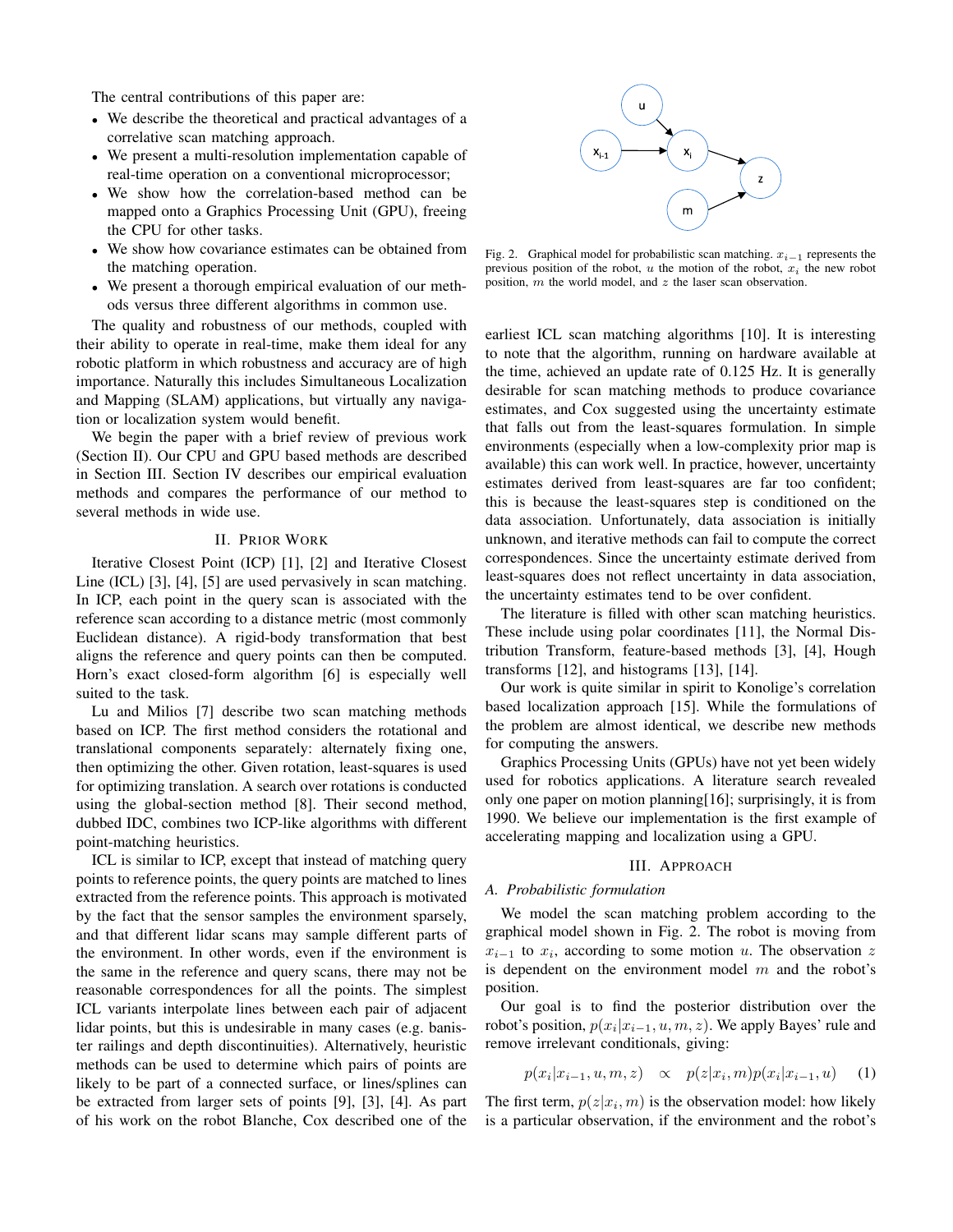position are known? The second term,  $p(x_i|x_{i-1}, u)$  is the motion model of the robot, as obtained (for example) from control inputs or odometry.

While the motion model is typically known in terms of a multivariate Gaussian distribution, the observation model is more difficult to compute and more complex in structure. It generally has multiple extrema, for example, as seen in Fig. 1.

The central contribution of this paper is a method for efficiently computing the distribution  $p(z|x_i, m)$  so that we can compute the posterior distribution of the robot's position (as in Eqn. 1). While previous authors have suggested hill-climbing in order to find local maxima of  $p(z|x_i, m)$  (in hopes of obtaining the maximum likelihood solution), our approach will more thoroughly characterize the distribution. Our approach results in both a more robust maximum likelihood estimate and a principled uncertainty estimate.

Like previous work, we assume that each individual lidar return  $z_i$  is independent, allowing us to write:

$$
p(z|x_i, m) = \prod_j p(z_j|x_i, m)
$$
 (2)

The probability distribution for a single lidar sample  $z_j$  should, in principle, consider which surface of the map *m* would be visible from position *x<sup>i</sup>* along a particular bearing. This would require an expensive ray-casting type operation. Like others [15], we neglect visibility and occlusion effects, and approximate the probability of  $z_j$  in terms of its distance from *any* surface in *m*.

In a Simultaneous Localization and Mapping (SLAM) context [17], the model *m* is derived from previous lidar observations. In other cases, the model *m* may be known in advance [10].

#### *B. Lookup-Table Rasterization*

The computation of the probability  $p(z|x_i, m)$  can be accelerated by building a 2D lookup table. We follow the approach of previous approaches [18], [19] by pre-computing a lookup table containing log probabilities of lidar observation at each  $(x, y)$  position in the world.

Our rasterization process begins with map *m*. For each observable point  $m_i$  in the map, we can the compute the conditional probability that the sensor observes a nearby point  $p$  given that  $m_i$  was the cause of that observation. We repeat this process for each point in the map, recording the maximum probability for each point in the lookup table. Since our lookup table must be viewpoint independent, we approximate the potentially banana-shaped distribution arising from the sensor model (which has independent range and bearing noise) as a radially-symmetric distribution. With currently available sensors, this seems to be a reasonable approximation. The resulting lookup table can be visualized as an image, as seen in Fig. 3.

A critical question is: "where does the model *m* come from?" In rare cases, a model is known in advance [10], but more often, the model must be estimated from previous observations of the environment. Estimating this model is a complex issue on its own, and in the limit, requires a full solution to the SLAM problem.

In this paper, we will simply use an earlier laser scan (the *reference scan*) as our model. This approach has the advantages of being easy to implement, robust (in that model cannot diverge due to earlier data association errors), and perhaps most pragmatically, serves as a baseline implementation aiding replication of our results. More sophisticated implementations can build up more detailed models by combining multiple scans (e.g. CARMEN's Vasco), or by extrapolating continuous surfaces from lidar points [4].



Fig. 3. Rasterized Cost Table. Given a reference scan, the log-probability of observing a new point is encoded in a lookup table. Top: the reference scan, bottom: the resulting lookup table. Bright values indicate large probabilities.

## *C. Approach Overview*

To review, our goal is to estimate the distribution  $p(z|x_i, m)$ , which via Eqn. 1, can be used to obtain the distribution  $p(x_i|x_{i-1}, u, m, z)$ . Unlike earlier approaches, we are interested not only in the maximum likelihood value of  $p(x_i|...),$ but the distribution itself so that we can obtain a measure of uncertainty. There is no simple expression for this distribution: it must be evaluated numerically. In the following two sections, we will describe two algorithms for rapidly evaluating the distribution  $p(z|x_i, m)$  over many values of  $x_i$ .

# *D. Multi-Level Resolution Implementation*

This section describes a fast correlation based method intended for use on conventional microprocessors. Conventional CPUs are not well suited to computing vast numbers of samples of  $p(z|x_i, m)$ . Our approach reflects this, attempting to minimize the number of evaluations required while 1) characterizing the distribution over a large area and 2) precisely locating the maximum likelihood value. We describe our approach in three pieces: building from a naive implementation towards our multi-resolution approach.

*1) Brute Force:* In principle, we need to evaluate  $p(z|x_i, m)$ over a three-dimensional volume of points; the three dimensions correspond to the unknown parameters of *T*:  $\Delta x$ , ∆*y*, and *θ*. Our naive implementation consists of three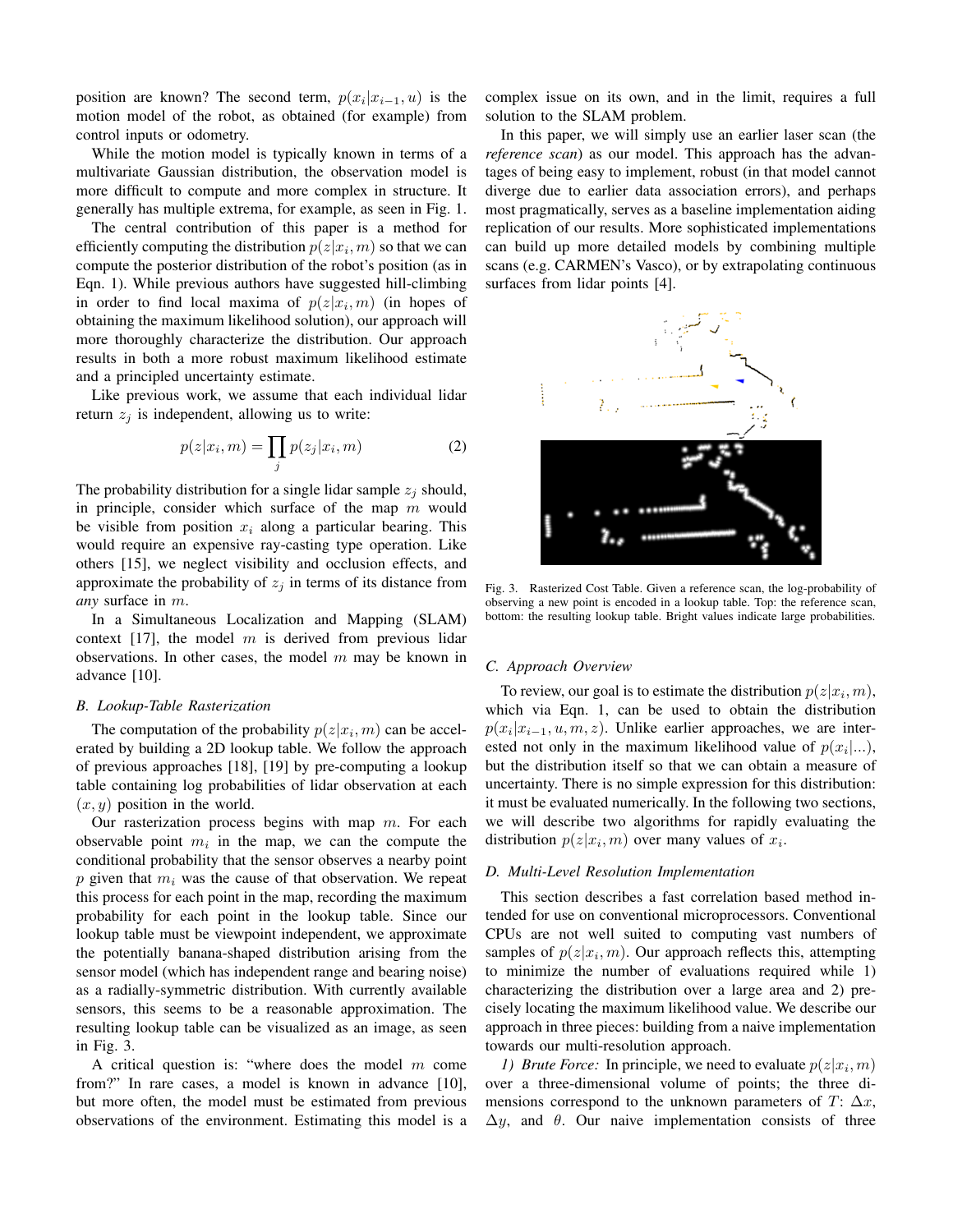nested loops; for each voxel, the probability is computed and recorded. The evaluation at a single voxel involves a fourth nested loop, iterating over each point in the query scan, projecting it, and looking up the cost in the lookup table. This method is quite slow, as our results sections illustrates.

*2) Computing 2D Slices:* One of the reasons the bruteforce method is slow is that the points in the query scan are reprojected for each voxel. This is unfortunate, since for a given value of  $\theta$ , the projected query points are related by pure translation for the  $\hat{x}$  and  $\hat{y}$  search directions. In other words, a significant amount of computational time can be saved by iterating over  $\theta$  in the outer-most loop at which time the query points are properly rotated. The inner two loops (for *x*ˆ and  $\hat{y}$  simply translate the query points. This operation can be made even faster by making the step size of the translational search match the resolution of the lookup table. This method is significantly faster than the brute force method, as illustrated in the results section.

*3) Multi-Level Resolution:* Our final CPU-based implementation makes use of two raster lookup tables rendered at different resolutions. The first is a high-resolution (3 cm resolution in our implementation) and the second is a low resolution table (30 cm resolution).

At very low resolutions, it is possible for details in the reference scan to disappear. Instead, we compute the low resolution table so that each cell is set to the maximum value of the corresponding cells in the high-resolution map. This ensures that the probabilities computed by the low-resolution map are always *at least as large* as those in the high-resolution map. In other words, it guarantees that we will not miss maxima.

Our strategy is to use the low-resolution map to quickly identify areas that might contain the global maximum and areas that probably do not. The goal is to minimize the volume that is searched at high resolution. The method is:

- 1) Evaluate the probability  $p(z|x_i, m)$  over the entire 3D search window using the low-resolution table.
- 2) Find the best voxel in the low-resolution 3D space that has not already been considered. Denote this value as  $L_i$ . If  $L_i \, \leq H_{best}$ , terminate:  $H_{best}$  is the best scan matching alignment.
- 3) Evaluate the search volume inside voxel *i* using the high resolution table. Suppose the log-likelihood of this voxel is  $H_i$ . Note that  $H_i \leq L_i$  since the low-resolution map overestimates the log likelihoods. If  $H_i > H_{best}$ , set  $H_{best} = H_i$ .

This multi-level resolution method is extremely fast, making real-time correlative scan matching possible. It is also exceptionally robust, as illustrated by the results section.

# *E. Graphics Processor Approach*

Graphics Processing Units (GPUs) are capable of very large computational throughput and are well suited to evaluating a function like  $p(z|x_i, m)$  over a range of values. We believe we are the first to use GPUs in a robot mapping and localization context.

Our implementation is written as an OpenGL GLSL shader, rather than a vendor-specific language like NVidia's CUDA. While this requires our implementation to cast the problem in terms of a 3D rendering operation (i.e., computing functions by drawing textured polygons), the correlative scan matching method is simple enough to make this straight-forward.

Like the CPU based implementations, we compute "slices" of  $p(z|x_i, m)$ , fixing the orientation of  $x_i$  for each individual tile. Our fragment shader takes two textures as inputs: an 1D array consisting of the query points, and a 2D texture corresponding to the lookup table. We used the exact same lookup table in the GPU implementation as in the CPU implementation.

Each fragment computes the value of  $p(z|x_i, m)$  for a particular value of *x<sup>i</sup>* . This value is passed to the shader via a texture coordinate. Each fragment in a polygon automatically receives a linearly interpolated texture coordinate based on the texture coordinates specified at the vertices of the polygon. In other words, when we render polygons to the screen, the texture coordinates do not correspond to textures at all: they are interpreted by the fragment shader as the rigid-body transformation it should apply to the query points.

The fragment shader itself most closely resembles the naive CPU method: each fragment iterates over the query points, projecting each point according to the local value of  $x_i$ , then fetching the log-likelihood from the lookup table. The shader simply adds together the log-likelihoods from each pixel and outputs the resulting value to the frame buffer. The host CPU can then examine the frame buffer for the maximum likelihood solution.

On the host CPU side, we draw a quadrilateral for each orientation of  $x_i$  we wish to evaluate. A single quadrilateral corresponds to a set of translations with a fixed orientation. The resulting data from the GPU is shown in Fig. 1. Note that the color-coding in the figure is a visualization aid: each pixel output by the GPU is a scalar.

#### *F. Computing Covariances*

In many applications, the maximum likelihood estimate of  $x_i$  is sufficient. However, our methods allow a principled estimation of uncertainty.

Once the value of the cost function has been evaluated over a range of values of  $x_i$ , a multivariate Gaussian distribution can be fit to the data. Let  $x_i^{(j)}$  be the  $j^{th}$  evaluation of  $x_i$ :

$$
K = \sum_{j} x_i^{(j)} x_i^{(j)T} p(x_i^{(j)} | x_{i-1}, u, m, z)
$$
  
\n
$$
u = \sum_{j} x_i^{(j)} p(x_i^{(j)} | x_{i-1}, u, m, z)
$$
  
\n
$$
s = \sum_{j} p(x_i^{(j)} | x_{i-1}, u, m, z)
$$
  
\n
$$
\Sigma_{x_i} = \frac{1}{s} K - \frac{1}{s^2} u u^T
$$
 (3)

Estimating the scan matcher's uncertainty from computed values of  $p(z|x_i, m)$  takes into account both major sources of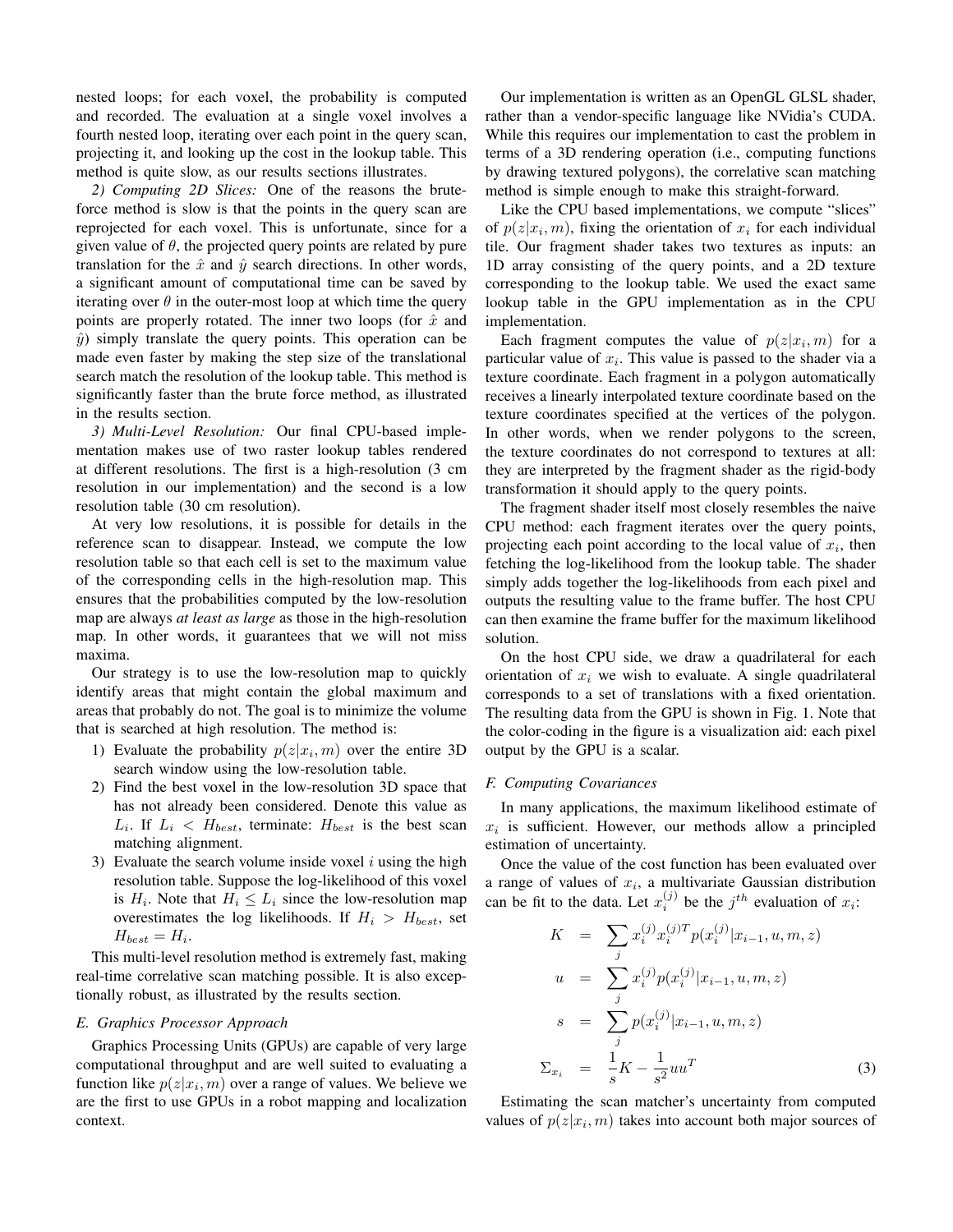

Fig. 4. Posterior Accuracy. The mean posterior translational error (z axis) for three methods was computed on 200,000 iterations with initialization error of up to 74 degrees (x axis) and 3 meters (y axis). Left: ICP, middle: Hill-Climbing, right: Correlation (our method). As the initial estimate of the rigid-body transformation deteriorates, so does the quality of the output for both ICP and Hill-Climbing. In contrast, the posterior error of the proposed method is independent of the initial error. The results for ICL were very similar to ICP and have been omitted.

ambiguity: the noise of the sensor itself, and the uncertainty of which query points should associate to which parts of the model. The shortcoming of this approach is that the resulting



Fig. 5. Sample Covariances. Left: position is well constrained in both  $\hat{x}$ and  $\hat{y}$  directions, yielding confident covariance estimate. Right: long hallway provides only a few longitudinal constraints, yielding an elongated uncertainty ellipse.

Gaussian is fit only to the samples that have been computed. Any high-probability areas that are not within the sampled volume will not be reflected in the Gaussian, resulting in an over-confident estimate. Thus, it is important to evaluate the probability  $p(z|x_i, m)$  over large areas of  $x_i$ — something our approaches do well. See Fig. 5 for covariance estimates arising from two cases.

#### IV. RESULTS

## *A. Experiment Design*

A thorough empirical evaluation of a scan matcher requires a great deal of ground-truthed data. At present, the only reasonable way of obtaining this data is through simulation. The traditional shortcomings of simulation (unrealistically uncluttered environments with minimal variety) can be avoided, however, by simulating new data from a map generated from real data. In this paper, we simulate lidar data from a map built from the Intel Research Center data set (see Fig. 6). The raw data is available from the Radish [20] data repository. This map was constructed using a scan matcher employing the methods in this paper in conjunction with a robust loopclosing method [4].

In order to make the simulated observations more realistic (and to account for the fact that not all parts of the building were observed during the data collection), legal observation positions were hand-annotated; these regions appear in blue. Our experiments randomly selected a legal pose from the blue area, then selected another pose nearby. This second pose must satisfy two conditions: it must also be a legal pose (i.e., in a blue area), and there must be a continuous line of blue between the two scans. This, coupled with our use of 360 degree scans, ensures that the two scans contain at least some overlapping views. These precautions ensure that the simulated scans include at least *some* overlapping features; if there are no overlapping features, then no scan matching method could be expected to compute a reasonable answer.

This sampling procedure produces realistic scans that exhibit real-world clutter, noise, and occlusion effects due to the robot's different positions. We did not model the effects of dynamic objects like pedestrians. Finally, the simulated laser



Fig. 6. Intel Research Center. A map derived from real data was used to generate ground-truthed observations. Robot poses are constrained to be in the blue area, which helps to ensure realistic scans.

scans were corrupted by Gaussian noise consistent with that of an LMS-210 lidar.

# *B. Comparison Methods*

In addition to the correlation-based methods described in this paper, we have implemented variants of three popular algorithms in order to provide a competitive comparison. These methods are intended to be representative of algorithms in use.

*1) ICP:* The Iterative Closest Point (ICP) algorithm used here uses Euclidean distance for its distance metric with a 1.0 m matching limit. The variant here is symmetric: for each point in both scans, we find the closest point from the other scan. For example, suppose that  $a_i$  is the point in *a* closest to  $b_j$ , and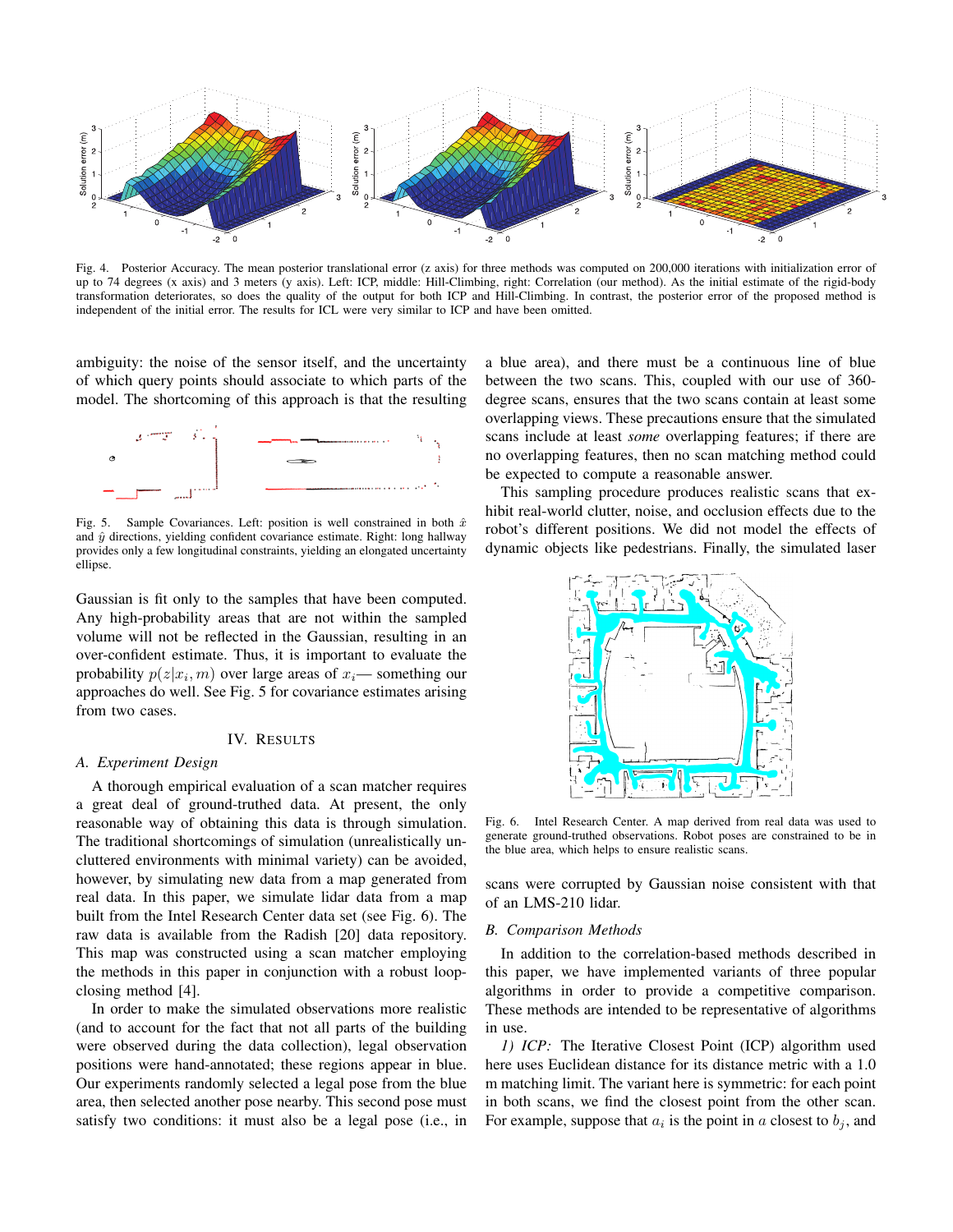that  $b_k$  is the point in *b* closest to  $a_i$ . If  $b_i$  is more than twice as far from  $a_j$  as  $b_k$ , then the correspondence  $(a_i, b_i)$  is deleted. This refinement helps recognize parts of the environment that are visible from only one scan, and rejects the long-range correspondences that might otherwise result. In the example above, it is likely that  $b_j$  has no corresponding reference point. Our symmetric variant additionally creates additional correspondences, helping to reduce error of the match. We use Horn's algorithm [6] to compute the optimal rigid-body transformation given a set of correspondences.

*2) ICL:* The Iterative Closest Line (ICL) algorithm used in our experiments associated query points with the closest line segment using Euclidean distance. The line segments are generated from consecutive pairs of points that are no more than 1.0 m apart. Suppose that query point *q<sup>i</sup>* has been associated with a line segment *s*: the point on *s* closest to *q<sup>i</sup>* are associated and are passed to Horn's algorithm in order to compute a rigid-body transformation.

*3) Hill-Climbing:* The hill climbing method used here is modelled after the Vasco scan matcher, which is distributed with CARMEN. It is a local search method that repeatedly attempts steps along the axial directions, accepting steps that improve the match. The steps start off relatively large (1 m in *x* and *y* and 10 degrees in  $\theta$ ); when no step yields a reduction in error, the step sizes are reduced in half. When the step sizes reach a pre-determined minimum (0.001 m for *x* and *y* and 0.05 deg for  $\theta$ ), the search ends. Like our methods, Vasco's optimization is formulated in probabilistic terms and uses a log-likelihood lookup table. In order to enable a direct comparison to our correlation based methods, we use the same rasterized lookup table.

Our primary experiment consisted of about 250,000 iterations; for each iteration, we selected new poses, added noise to the prior estimate, and ran each scan matcher. In Fig. 4, the average translation error in the solution (z axis) is plotted versus the prior's translational noise (x axis) and rotational noise (y axis). (The symmetry of the plots is due to prior estimates having both positive and negative rotational errors.)

In general, errors of more than a few centimeters or a few degrees are unacceptable: they cause error to accumulate in the robot's position estimate too quickly. Intuitively, we expect higher levels of noise in the prior to be reflected in larger errors in the solution. This is indeed the case for ICP, ICL, and Hill Climbing. It is also noteworthy that the Hill Climbing method had slightly *higher* error than ICP even when there was little noise in the initialization.

The central result of this paper is this: the error of the correlation based methods is both very low *and* robust to noise in the prior. The price for this superior performance is greater computational cost. However, as we will see in Section IV-C, this cost is quite manageable.

The resolution of the lookup table influences the accuracy of the results. We characterized the error of our methods as a function of lookup table resolution over a range of 0.001m to 1m. We found no advantage to resolutions finer than 1.5cm, with 3.1cm resolution being only slightly worse. Error increases rapidly at resolutions coarser than 6cm. Based on this data, we recommend resolutions of 3cm.

# *C. Performance*

It should come as little surprise that the correlative methods described here are typically slower than ICL, ICP, and Hill Climbing. The primary motivation for the correlative methods was an improvement in quality. However, the correlation based methods *are* fast enough for real-time use (see Fig. 7). The CPU used for the experiments was an Intel Core2 6600 at 2.4 GHz. While the CPU has multiple cores, our experiments made use of only one thread. We evaluated two different GPUs, spanning two generations of performance. The 7600 denotes an NVidia 7600GS running at 400 MHz, while the GTX260 denotes an NVidia GTX260 (which has 192 stream processors) at 650MHz. The grid resolution was 1/32 meter, and for the correlative methods, the  $\theta$  step size was set to one degree.

The computational complexity of ICP and ICL, even with our simple implementations, is quite good (see Figure 7). Hill-Climbing is particularly fast. While their computational complexity scales very well with increasing positional uncertainty, their quality is completely unacceptable in these high uncertainty regimes (see Fig. 4).

As expected, the computational complexity of the correlative methods increases rapidly with increasing prior uncertainty: the complexity scales with the volume of the uncertainty. For relatively small uncertainties, such as those that would be encountered in an incremental scan matching context, several correlative algorithms are capable of real-time performance. In these contexts, the search area decreases with the update rate of the scanner: with fast updates, the robot simply doesn't have time to accumulate a significant amount of positional error. At 75Hz, for example, a vehicle would have to have a velocity error of 37 m/s (82 mph) in order to warrant a 0.5 m search window. The size of the search window in *θ* is equally generous: at 75Hz, the robot would have to spin at 240 rpm in order to warrant a 20 degree window. Yet, even at a 75Hz update rate, the multiple-resolution correlative algorithm is fast enough (8.4 ms) to operate at real time.

For loop closing applications, real-time performance is less critical: the ability to find correct correspondences becomes the critical factor. A robot will only close a large loop on a very intermittent basis (perhaps once every few minutes). These loop closures are where large uncertainty windows tend to appear. We see the performance of the correlative methods (particularly the multiple-resolution implementation, which can handle 4 m translational errors with 90 degree rotational errors at over 10Hz) is entirely adequate for these purposes.

Variability in runtime is also a challenge for real-time systems. The runtime complexity of ICP, ICL, Hill-Climbing, and the multiple-resolution correlative algorithm are datadependent. With ICP and ICL, it can take about 2.5 times longer (see Fig. 8) to compute the answer for some scans as for others. The single-resolution correlative methods are generally